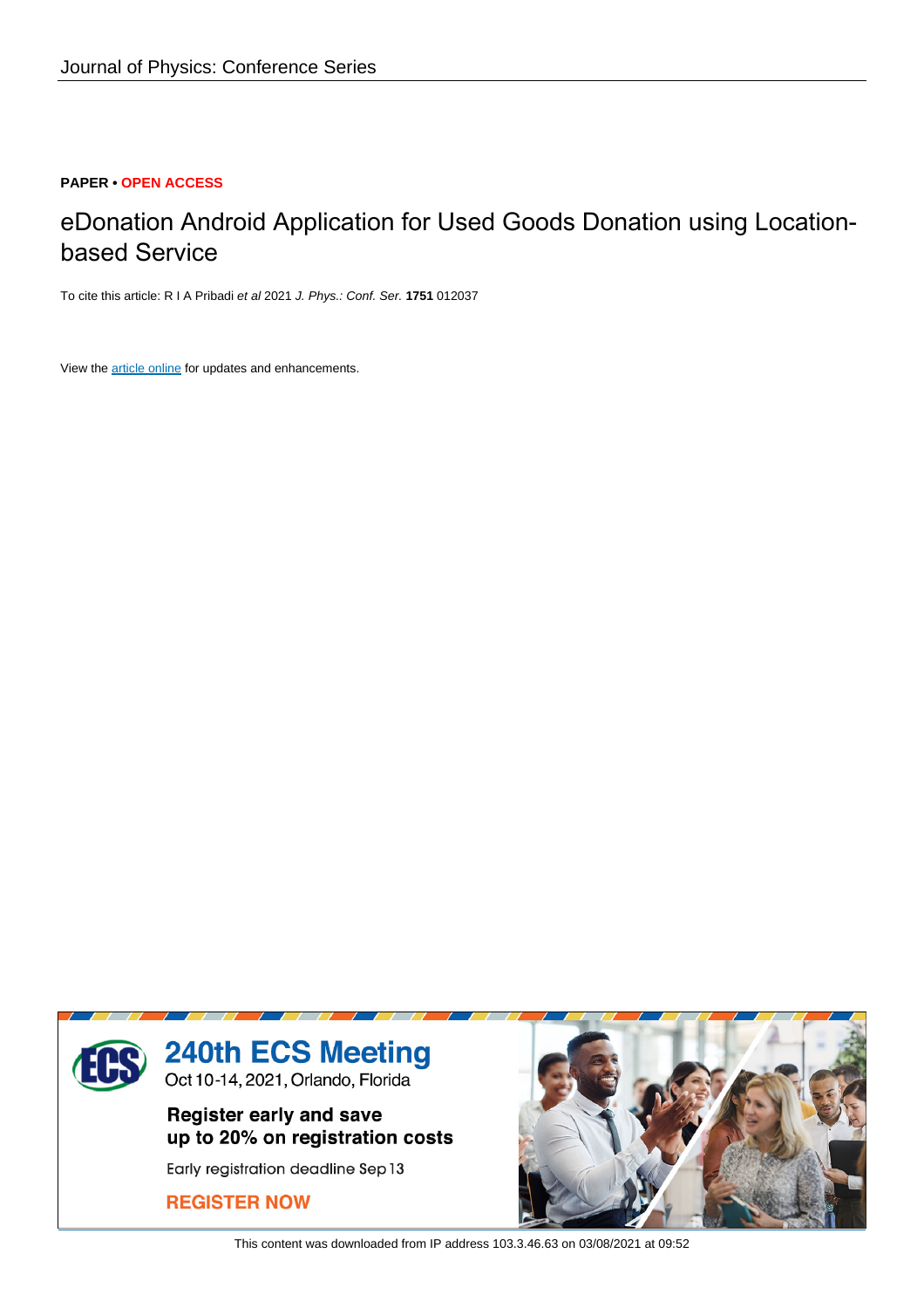# **eDonation Android Application for Used Goods Donation using Location-based Service**

**R I A Pribadi<sup>1</sup> , A Pambudi<sup>2</sup> , Ardiansyah3,\***

1,2,3Department of Computer Science, Faculty of Mathematics and Natural Sciences, University of Lampung, Jl. Sumantri Brojonegoro no 1, Bandar Lampung, Indonesia

email: irwan.adipribadi@fmipa.unila.ac.id<sup>1</sup>, agungpambudi139@gmail.com<sup>2</sup>, ardiansyah@fmipa.unila.ac.id3,\*

**Abstract.** Used goods/secondhand can be found anywhere during the buying cycle. Used goods are also can be reused and even still have value. Used goods such as books, clothes, bags, shoes that are still suitable for use, can also be donated to others needy. In the current technological development, many donations have been made online. This can provide donors and social institutions in raising donations. But the donations consist only of money and are not goods. In overcoming this, the eDonation apps can help donors in donating their used goods. This application also helps social institutions in raising broader donations. By utilizing location-based services, donors can find out the location of social institutions in the vicinity, so donors can choose the location of the nearest social institution that receives donations in the form of used goods that are suitable for use.

**Keyword:** eDonation, Used goods, Location Based Service.

## **1. Introduction**

Used goods/secondhand is an English vocabulary which means a goods owned by somebody else before. Nowadays, lot of used or used goods produce new valuable goods even have very high prices. Apart from being marketed, used goods can also be used as a form of donation to parties in need such as used clothes, bags, and books [1].

Generally, the behavior of donating involves several parties, both between individuals as donors and a charity or individuals who are the target of donation (donation target). One of the factors that can influence donation behavior is the similarity in attitudes, characteristics, or personalities. By the same background attitudes, the target and the participants 'connection' can be formed [2]. Term of donation, endowment, and funds raising, are very familiar in our lives. Literally, the definition of donation is an effort to give with the aim of charity and helping others needy. All forms of donation are voluntary, thus there is no set amount or hope of getting reward. Along with the advance of technology and changes in behavior of people who yearn for convenience in carrying out activities have made the concept of online donations even easier to accept [3].



Content from this work may be used under the terms of the Creative Commons Attribution 3.0 licence. Any further distribution of this work must maintain attribution to the author(s) and the title of the work, journal citation and DOI. Published under licence by IOP Publishing Ltd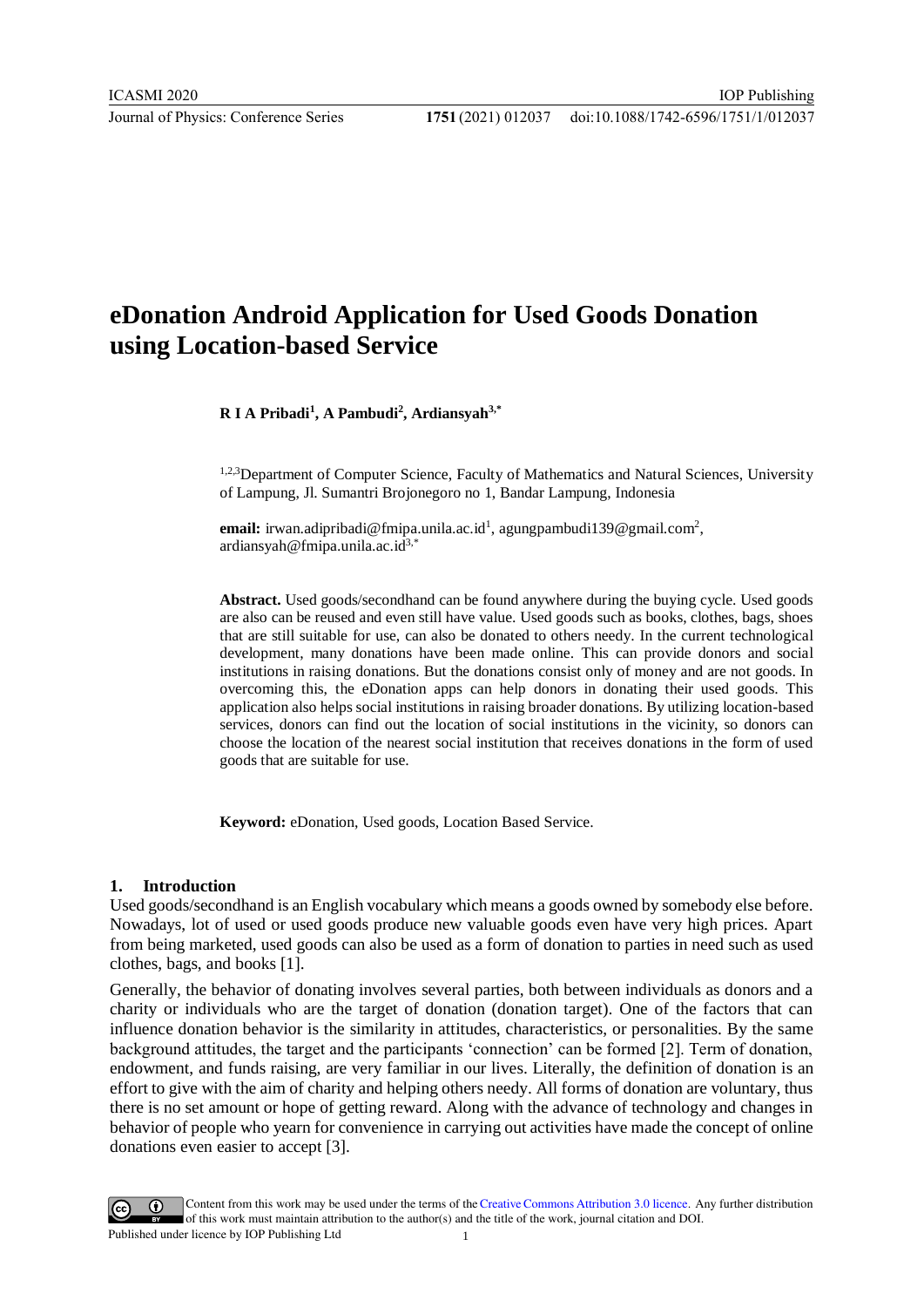Many parties needy have difficulty to find donors. Indeed, it is many times for the donation provided by donors to be less targeted. Information about donors and social institutions who need assistance are often not met. The social institutions do not know where they can seek aid, while the donors do not know how to distribute donations and to whom these donations can be distributed. Mostly, the form of donations is cash, others are in the form of goods, basic needs, and etc. But the important thing is that the aid must be right on target in the sense that the aid reaches the recipient who needs it and the type of aid is in accordance with what is needed. If not, then the aid will be useless and potentially be misused [4].

One technology that can be utilized in donating preloved goods via Android is Location Based Service (LBS) technology that is available in all smartphones today. LBS or location-based services is an information service that utilizes the ability to use location information from mobile devices that can be accessed by mobile devices through mobile telecommunications networks [5]. So that this LBS can be used to determine the location of Donors and Social Institutions.

## **2. Research Methods**

# **2.1 Research Framework**

In this research, the system development method used is 'Waterfall' which is one of the methods in the System Development Live Cycle (SDLC) which has a characteristic that each phase of Waterfall work must be completed first before proceeding to the next one. The Waterfall method can also assist developers in detailing the software requirements to be built. Furthermore, this model can be a solution in overcoming a problem with logical and sequential steps such as: Requirement Analysis, System Design, Implementation, Testing, Deployment, and Maintenance [6]. Waterfall Method stages can be seen in Figure 1.



**Figure 1.** *Waterfall* method.

## **2.2 Method of Collecting Data**

This stage is the process of formulating and limiting the problem to be researched. The formulation and limitation of the problem is needed in order to guide a better direction for researcher in developing the system so that the research carried out is appropriate and does not go outside the predetermined limits. At this stage, preliminary data collection is performed including preparation of tools and materials to support the application development process. At the data testing can be implemented using two methods, such as through literature review and observation.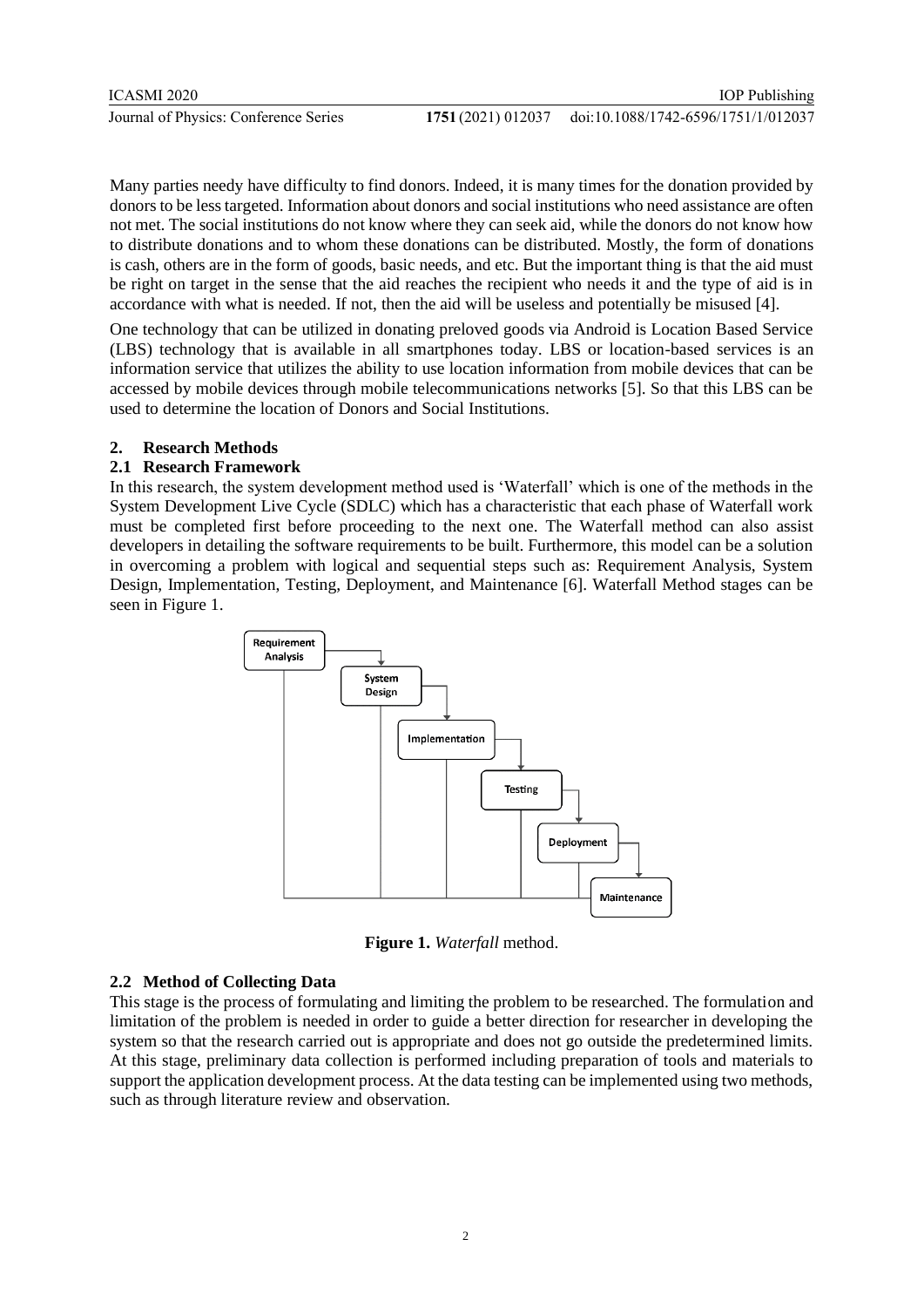# ● **Literature Review**

This literature review stage is the collection of data through various literatures such as books, journals, papers or documents related to the research to be performed. This stage aims to obtain concrete data that supports system development.

## ● **Observation**

At this stage, the collection of related data in the development of the system. This observation stage is carried out to complete the required data. An analysis is performed on similar apps, like the *KitaBisa* apps. The apps is analyzed on the menu and available features, then used in the design and development process of the system.

# **2.3 System Requirements Analysis**

In making efforts to solve problems that have been identified, a system is created according to existing needs. Use case diagrams are used to find out what functions are in a system and who is entitled to use these functions [7]. The Use Case Diagram eDonation apps is shown in Figure 2.



**Figure 2.** Use Case Diagram.

# **3. Result and Discussion**

## **3.1 Result**

eDonation apps is a system built to ease Donors to find Social Institutions that can receive donations of used goods. This donation apps can also help Social Institutions in raising donations for used goods. This apps have two levels of user, it is a *Donatur* (donors) and *Lembaga Sosial* (Social Institutions). The *Donatur* here is the person who donates used goods that are suitable for use to the targeted Social Institutions. Donors can choose the type of donation that has been uploaded by the Social Institution.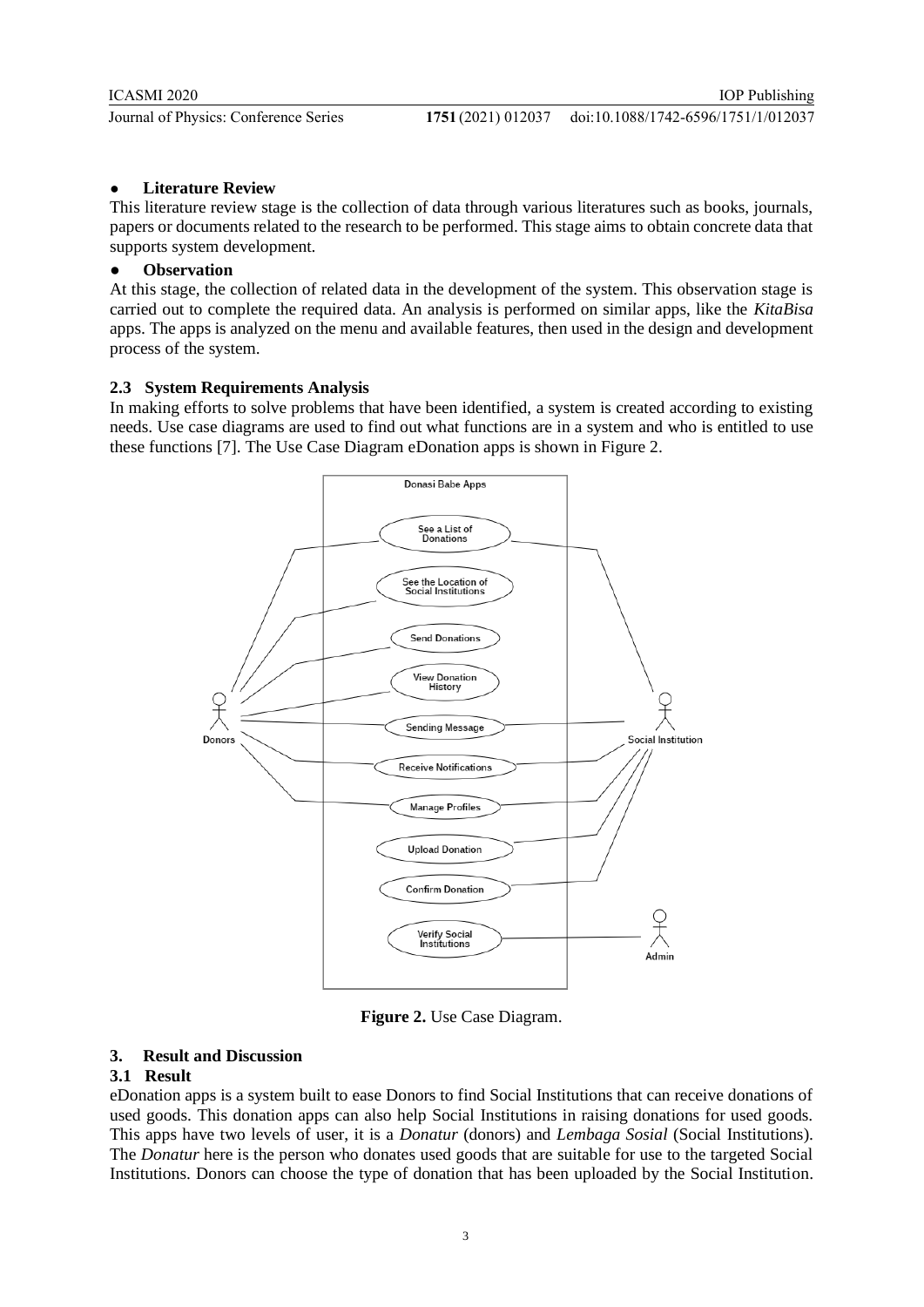Donors can also view or select Social Institutions that are in the vicinity of the Donor locations. Meanwhile, Social Institutions are institutions or organizations that oversee donations in the form of wearable goods. In this system, Social Institutions can read the location, upload the type of donation, and confirm donations.

In its development, this apps are built using the Android framework where program code is written using the IDE Android Studio and Java programming language. In this research used an Acer Aspire 4750 laptop with the Windows 10 operating system to help the system development process. MySQL as database management systems is used to store all user data that is in hosting. The interface designed using Adobe Illustrator software. Furthermore, to test the data processing API (application programming interface) on the server, author used Postman software.

# **3.2 Discussion**

The system implementation is performed after the analysis and design stages have been completed. The results of the system implementation on the eDonation apps are shown in the following pictures.

# **3.2.1** *Registrasi Menu*

The *Registrasi* (registration) is a menu for create account for new users. On this page, users will be asked to fill in their full name, email, phone number, and password. The *registrasi menu* display can be seen in Figure 3.

| <b>REGISTRASI</b>      |   |               |
|------------------------|---|---------------|
| Nama Lengkap           |   |               |
| Email                  |   |               |
| No.Telepon             |   | Email         |
| Kata Sandi             | Ø | Kata Sandi    |
| Masukkan Sandi Kembali | Ø |               |
| <b>DAFTAR</b>          |   | Belum Punya / |

**Figure 3.** *Registrasi Menu* **Figure 4.** Login Menu

kun? DAFTAR

 $\sigma$ 

# **3.2.2 Login Menu**

The Login menu is a menu to validate accounts that have been registered by the user. On this page, the user will be asked to enter an email and password that has been successfully registered. If the email and password entered are correct it will move to the home page. However, if the email or password is wrong, the application cannot move to the main page. The login menu display can be seen in Figure 4.

# **3.2.3** *Beranda Menu*

The *Beranda* (home) is the main display of the apps. There are several sections that are displayed on this page, specifically the latest donation list, *Donasi Sekarang Menu* (donate now), *Cari Lembaga Sosial Menu* (look for social institutions), *Riwayat Donasi Menu* (donation history), *Bantuan Menu* (help), and *Tentang Menu* (about). In the latest donation list display, there are only a maximum of five pictures that contain the latest types of donations uploaded by Social Institutions, if you want to see all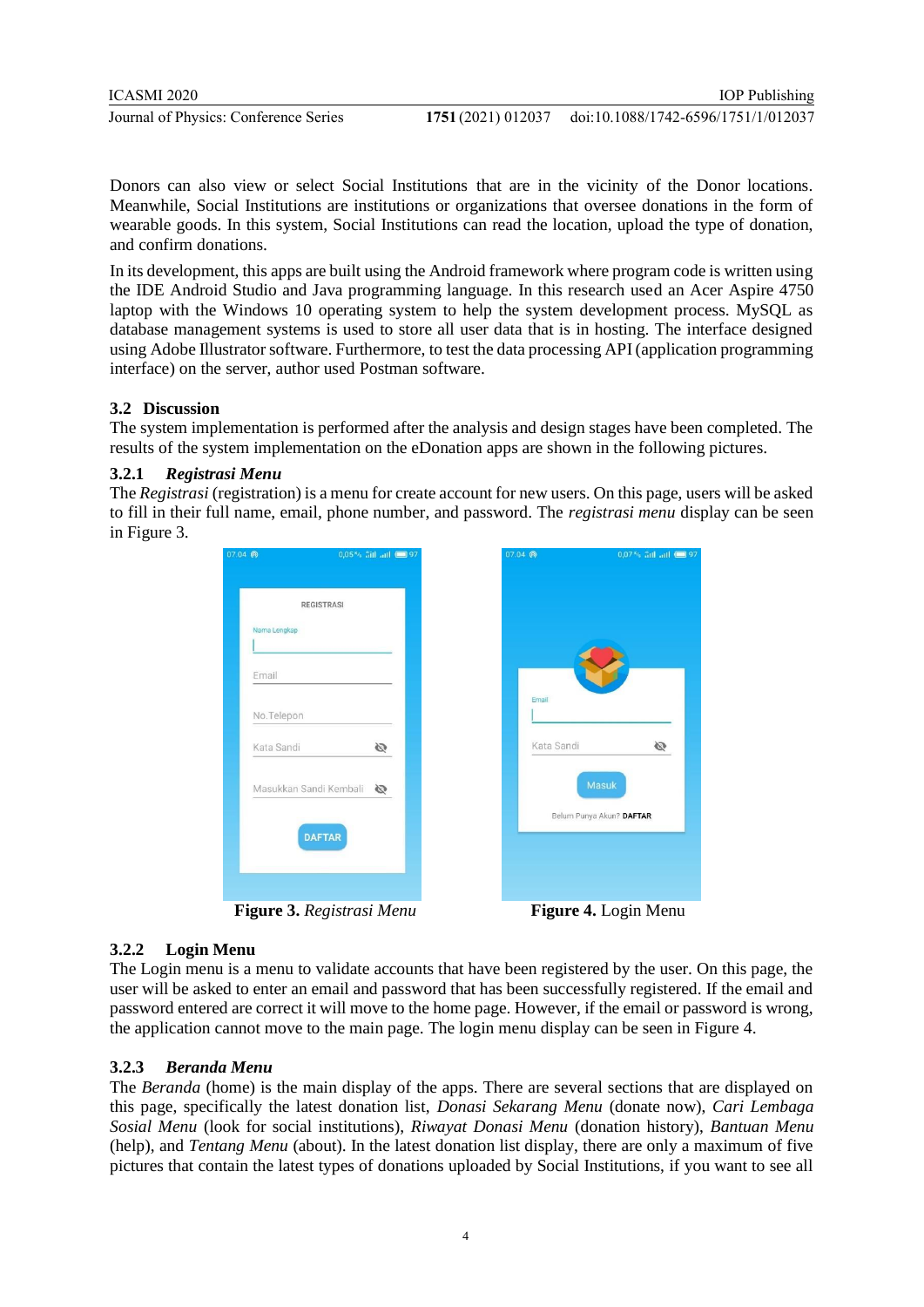doi:10.1088/1742-6596/1751/1/012037

types of donation lists, users can select the "*Lainnya*" menu to display all types of donation lists from various Social Institutions. The *beranda menu* display can be seen in Figure 5.



**Figure 5.** *Beranda Menu*

#### **3.2.4** *Pesan Menu*

The *Pesan* (message) is a menu for interaction between Donors and Social Institutions so that they can communicate each other or can ask questions about donations in the apps. The *Pesan* page displays a list of messages from donors or a list of messages from Social Institutions. The *pesan menu* display can be seen in Figure 6.

| 08.21            | 4,97 % and at 1 + 38 |                              | 09.47 ®                         | 0,08% 5til atl C 77       |
|------------------|----------------------|------------------------------|---------------------------------|---------------------------|
| Pesan            |                      |                              | Notifikasi                      |                           |
|                  |                      |                              |                                 | Notifikasi Lembaga Sosial |
| nur hidayat      |                      |                              | Donasi Masuk<br>9 Desember 2019 |                           |
| Ardiansyah       |                      |                              | Donasi Masuk                    |                           |
|                  |                      | 5 Desember 2019              |                                 |                           |
|                  |                      |                              | Donasi Masuk                    |                           |
|                  |                      |                              | 5 Desember 2019                 |                           |
|                  |                      |                              | Donasi Masuk                    |                           |
|                  |                      |                              | 5 Desember 2019                 |                           |
|                  |                      |                              | Donasi Masuk                    |                           |
|                  |                      |                              | 5 Desember 2019                 |                           |
|                  |                      |                              |                                 | Notifikasi Donatur        |
|                  |                      | Donasi Berhasil Dikonfirmasi |                                 |                           |
|                  |                      |                              | 5 Desember 2019                 |                           |
|                  |                      |                              |                                 |                           |
|                  |                      |                              |                                 |                           |
|                  |                      |                              |                                 |                           |
|                  |                      |                              |                                 |                           |
| 凵<br>A           |                      | Θ                            | 圖」<br>A                         | $\boldsymbol{\Theta}$     |
| Pesan<br>Beranda | Notifikasi           | <b>Akun</b>                  | Beranda<br>Pesan                | Notifikasi<br>Akun        |
|                  | Figure 6. Pesan Menu |                              |                                 | Figure 7. Notifikasi Menu |

#### **3.2.5** *Notifikasi Menu*

The *Notifikasi* (notification) is a menu that displays information related to incoming donations for Social Institutions and also displays information on donation status for Donors. The *notifikasi menu* display can be seen in Figure 7.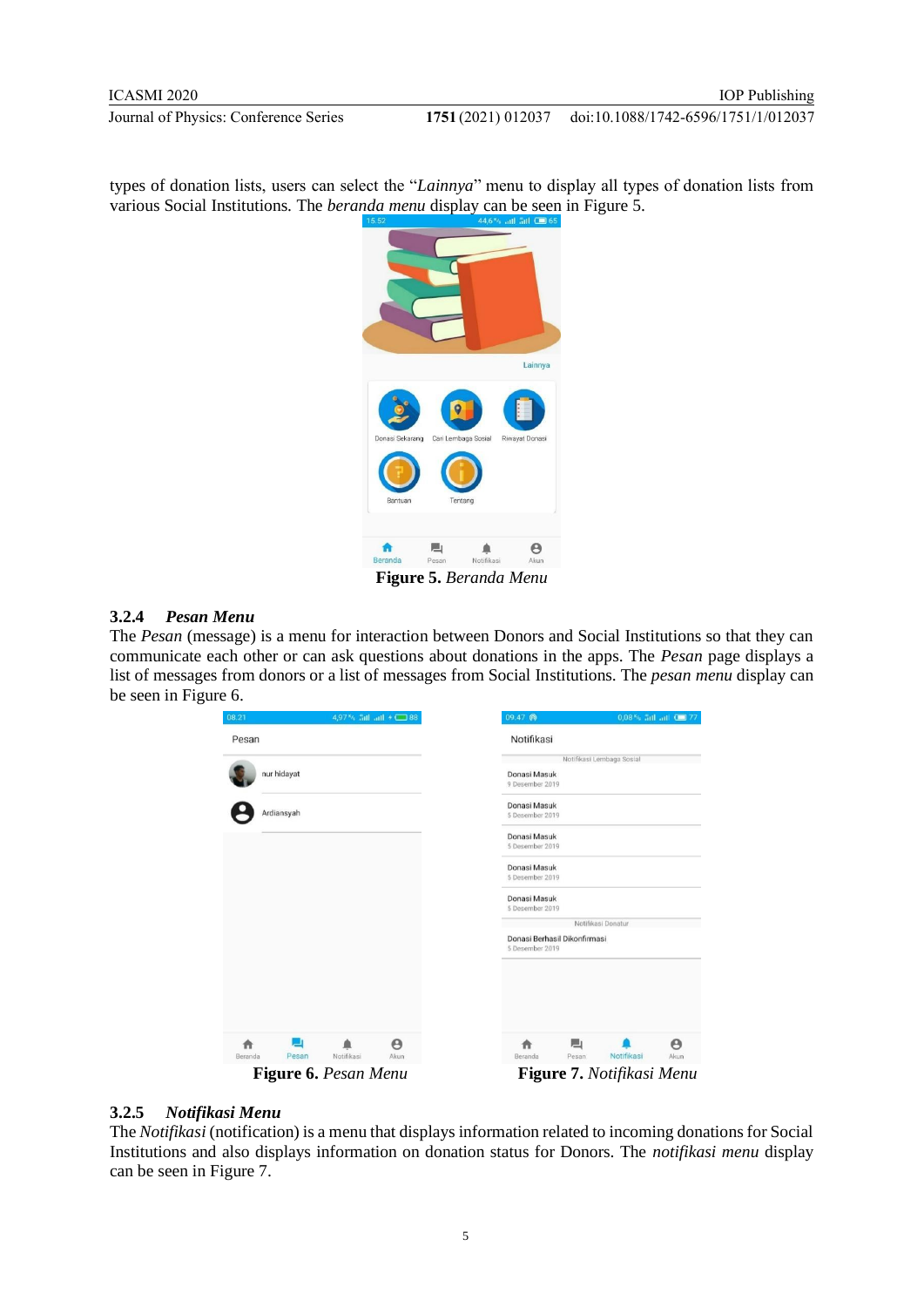# **3.2.6** *Profil Donatur Menu*

The *Profile Donatur* (donor's profile) is a menu that displays information related to the Donor's personal data. This menu contains your name, profile photo, email, phone number, address, date of birth, and gender. On this page there is an edit button that allows you to change the profile of the donor itself. The appearance of the *profil donatur menu* can be seen in Figure 8.

| 09.51 @                             | 0% 5til atl CD 77           | 11.26                                      | 0,03% atl atl 38          |
|-------------------------------------|-----------------------------|--------------------------------------------|---------------------------|
| Akun Saya                           |                             | Akun Saya                                  |                           |
| Donatur                             | Lembaga<br>Sosial           | Lembaga<br>Donatur<br>Sosial               |                           |
|                                     |                             | <b>DONATION</b>                            | Lembaga Amal Barang Bekas |
| Agung Pambudi<br><b>Edit Profil</b> |                             |                                            | "Siap menerima donasi"    |
|                                     |                             |                                            | <b>Edit Profil</b>        |
| Email                               | agungpambudi@gmail.com      | <b>Buka Donasi</b><br>Buka Galangan Donasi | $\mathcal{P}$             |
| No.Telepon                          | 085758668669                | Daftar Galangan Donasi                     | $\mathcal{P}$             |
| Alamat                              | Perum BKP                   | Lihat Daftar Galangan Donasi               |                           |
| Tonnand Lohir                       | 12 Contambor 1007           | Donasi Masuk<br>Lihat Donasi Masuk         | $\,$                      |
| Beranda                             | Akun<br>Notifikasi<br>Pesan | 戶<br>Beranda<br>Pesan                      | Я<br>Notifikasi<br>Akun   |

**Figure 8.** *Profil Donatur Menu* Figure **9.** *Profil Lembaga Sosial Menu*

# **3.2.7** *Profil Lembaga Sosial Menu*

The *Profil Lembaga Sosial* (social institutions profile) is a menu for Social Institutions to manage donations from donors and to raise donations. On this page there are several menus including: the *buka donasi* (open donation) menu, the *daftar galangan donasi* (donation list) menu, and the *donasi masuk*  (donation received) menu. The display of the *Lembaga Sosial* profile menu can be seen in Figure 9.

# **3.3 System Testing**

At this phase, system testing has been performed which aims to find errors or deficiencies in the system tested and to find out that the system created has met the criteria in accordance with the system design objectives. The identification of tests implemented include:

| <b>Test Class</b>           | <b>Test Items</b>                  |
|-----------------------------|------------------------------------|
| Validation                  | Login                              |
| <b>User Data Management</b> | <b>Adding Data User</b>            |
|                             | <b>Changing Data User</b>          |
| Display                     | <b>Apps Displays Donation Data</b> |
|                             | Apps Displays Main Page            |
|                             | <b>Apps Displays Message</b>       |
|                             | <b>Apps Displays Notifications</b> |
|                             | Apps Displays Account              |
|                             | Information                        |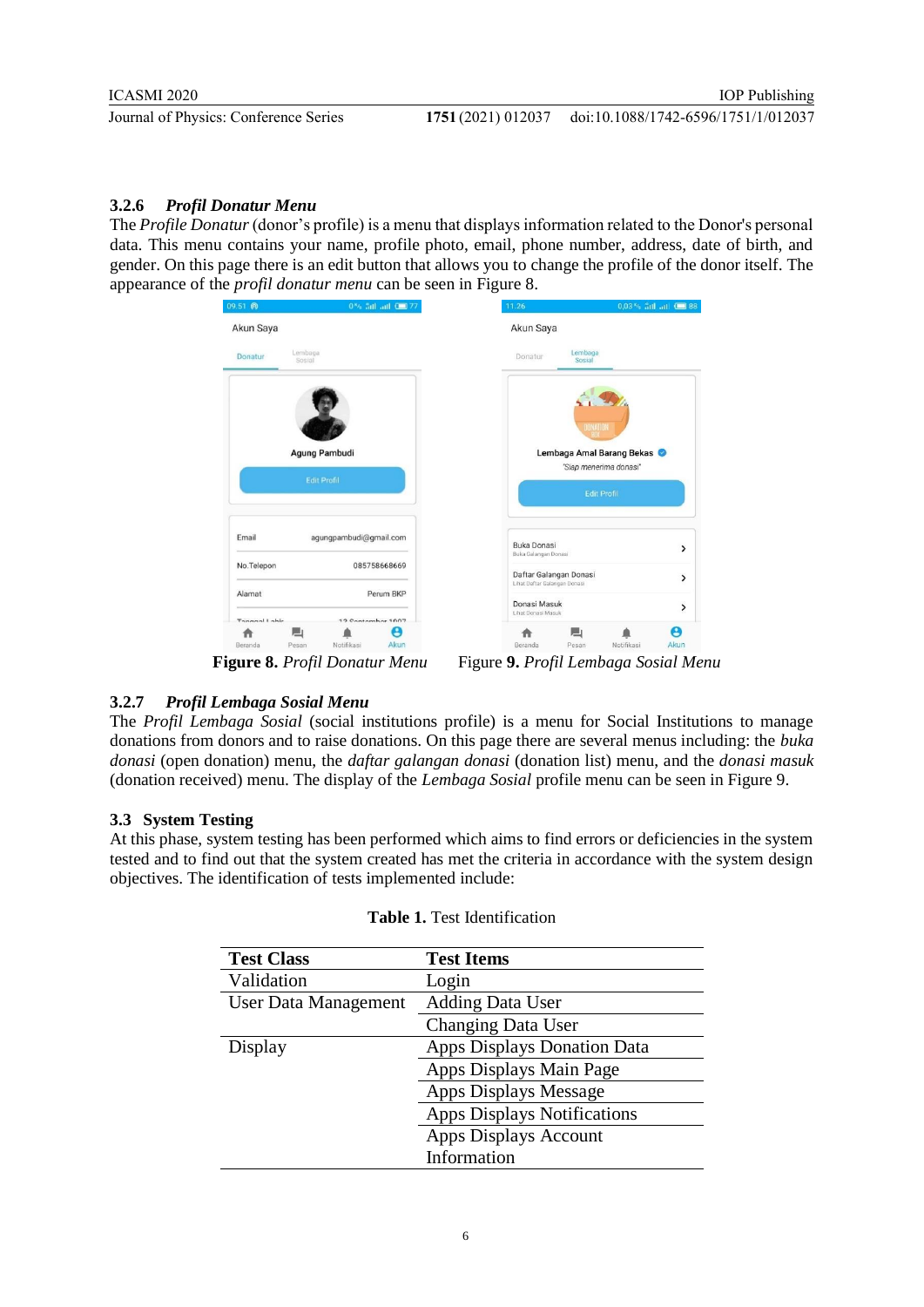This test was performed on 10 respondents and the test results were obtained based on the test class, including:

#### 1. Validation

Overall, the results of the tests show that the apps successfully validate the user when logging in to the apps.

### 2. User Data Management

Overall, the results of the test show that the apps have succeeded in adding new Donor user data, Social Institution user data, and Donation List Data from both Donors and Social Institutions. This test also succeeded in changing user data for donors and social institutions.

#### 3. Display

Overall, the results of the tests show that the apps manage to display the user interface well in the various screen resolutions tested. However, in the notification section there are several tests that cannot display notifications when the apps process is closed. Yet, if the apps are running, notifications can be received on all devices. This is due to the limitations of the notification API which can run properly when using the Android Oreo version (API 26) even though the apps is closed or not running. So that testing notifications for versions of Android below Oreo or API level less than 26 does not work properly. To receive message data, donation data, historical data, and account information data can run properly.

#### **4. Conclusion**

Based on the results of the research conducted, it can be concluded that an eDonation Android-based apps has been successfully built, has succeeded in displaying the locations of various social institutions, is able to display the list of donations from various social institutions making it easier for donors to choose the type of goods to be donated, is able to send messages from Donors to Social Institutions or vice versa, and can receive message notifications, incoming donation notifications, and confirmed donation notifications.

Some suggestions that need to be considered in developing this system are as follows:

- Adding an email verification feature to the user when registering an account
- Calculating the distance between the location of the Donor and the intended Social Institution and
- Adding a donation feature based on the closest location to the donor.

#### **References**

- [1]. Choiri, E. O. 2018. *Tips Menjual Baju Bekas Preloved Agar Cepat Laku*. [Online]. Available at [https://www.jurnal.id/id/blog/2018-tips-menjual-baju-bekas-preloved-agar-cepat-laku/.](https://www.jurnal.id/id/blog/2018-tips-menjual-baju-bekas-preloved-agar-cepat-laku/) Accessed on 20 Nov 2019.
- [2]. Liviatan, I., Trope, Y., dan Liberman, N. (2008). *Interpersonal similarity as a social distance dimension: Implications for perception of others' actions*. Journal of Experimental SocialPsychology*,44*(5),1256-1269.doi:10.1016/j.jesp.2008.04.007.
- [3]. Fatra, R. 2017. *Fenomena Transformasi Praktik Donasi*. [Online]. Available at [https://www.kompasiana.com/rizkofatra/58b0fbf3379373c31f4e815c/fenomena-transformasi](https://www.kompasiana.com/rizkofatra/58b0fbf3379373c31f4e815c/fenomena-transformasi-praktik-donasi)[praktik-donasi.](https://www.kompasiana.com/rizkofatra/58b0fbf3379373c31f4e815c/fenomena-transformasi-praktik-donasi) Accessed on 25 Mar 2019.
- [4]. Alexandrea, J. dan Handiwidjojo, W. 2016. *Program Bantu Sistem Penyaluran Donasi Non Tunai Berbasis Web*. Jurnal EKSIS. Vol. 09, No. 02.
- [5]. Muludi, K., Febriansyah, F. E., dan Setiawan A. 2016. *Aplikasi Pencarian Informasi Sholat Jumat di Kota Bandar Lampung Menggunakan Location Based Service Berbasis Android*. Jurnal Komputasi. Vol. 4 No. 2, Lampung.
- [6]. Simarmata, J. 2010. *Rekayasa Perangkat Lunak*. Penerbit Andi, Yogyakarta.